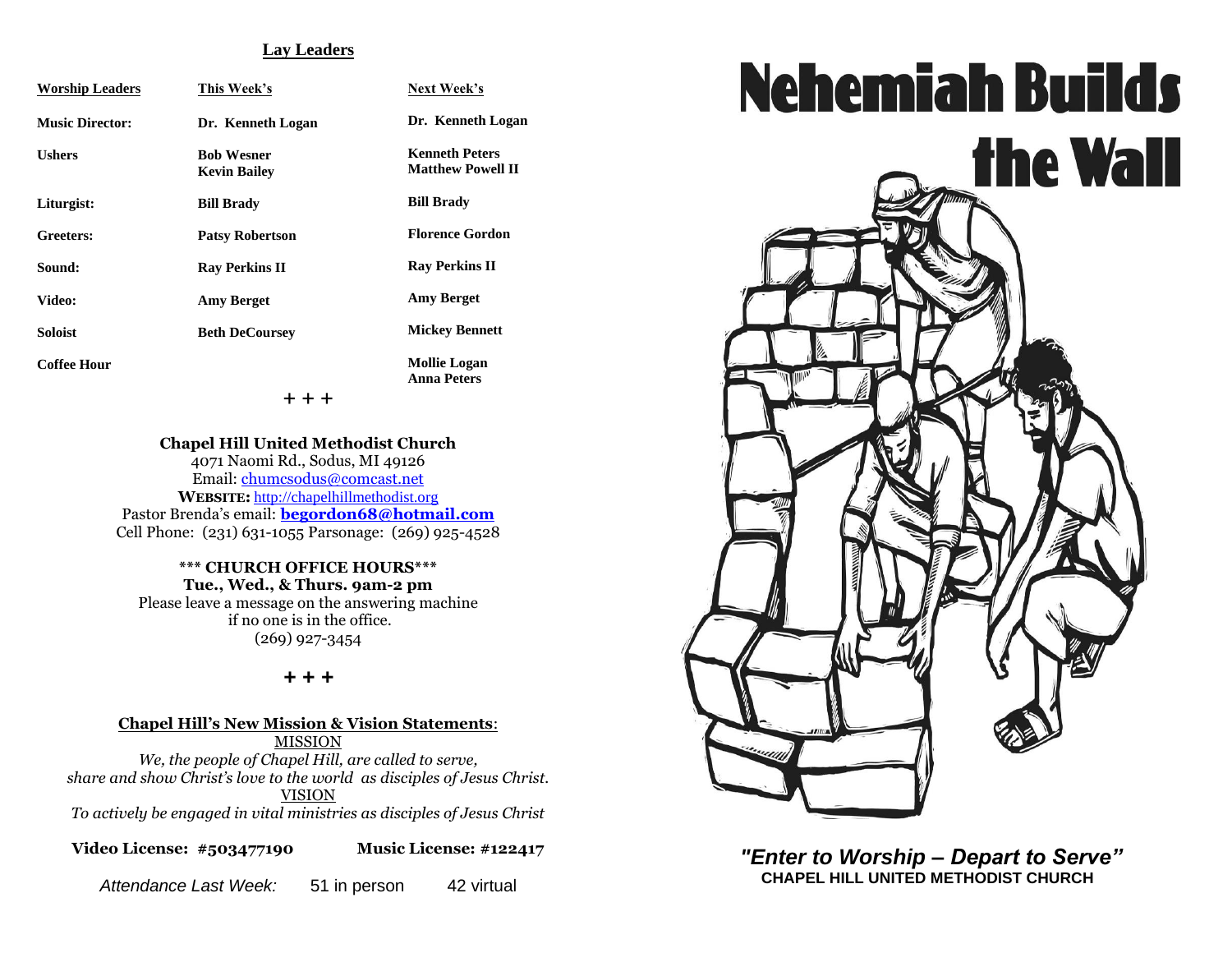# **WELCOME!**

*We are so HAPPY you are attending worship service today! Please sign the Friendship Book located in the pews.*

| August 1, 2021, 10:30 AM<br>All of Us Ministers<br>Pastor Brenda Gordon                                                             |                                                  |                       |  |  |
|-------------------------------------------------------------------------------------------------------------------------------------|--------------------------------------------------|-----------------------|--|--|
| <b>Personal Prayer Request</b>                                                                                                      |                                                  | Pastor Brenda Gordon  |  |  |
| <b>Welcome and Announcements</b>                                                                                                    |                                                  | <b>Bill Brady</b>     |  |  |
| *Prelude & Bringing in the Light<br>Kenneth Logan<br>"Great Is Thy Faithfulness" William Runyan                                     |                                                  |                       |  |  |
| *Opening Hymn                                                                                                                       | "We Gather Together"                             | <b>UMH 131</b>        |  |  |
| Sharing our Joys & Concerns                                                                                                         |                                                  | Pastor Brenda Gordon  |  |  |
| Prayer                                                                                                                              |                                                  | Pastor Brenda Gordon  |  |  |
| The Lord's Prayer                                                                                                                   |                                                  | in Unison             |  |  |
| <b>Special Music</b>                                                                                                                |                                                  | <b>Beth DeCoursey</b> |  |  |
| *Hymn                                                                                                                               | "Great is Thy Faithfulness"                      | <b>UMH 140</b>        |  |  |
| Scripture                                                                                                                           | Nehemiah 2:1-10                                  | <b>Bill Brady</b>     |  |  |
| Sermon                                                                                                                              | "Faithful = Successful"                          | Pastor Brenda Gordon  |  |  |
| <b>Holy Communion</b>                                                                                                               |                                                  |                       |  |  |
| Offertory                                                                                                                           | "Vision of Faith"                                | Kenneth Logan         |  |  |
| *Receiving of Tithes & Offertory Prayer                                                                                             |                                                  |                       |  |  |
| *Doxology                                                                                                                           |                                                  | UMH 95                |  |  |
| *Hymn                                                                                                                               | "I Come with Joy"                                | <b>UMH 617</b>        |  |  |
| *Benediction                                                                                                                        |                                                  | Pastor Brenda Gordon  |  |  |
| Postlude                                                                                                                            | "O God, Faithful God" Johannes Brahms<br>$+ + +$ | Kenneth Logan         |  |  |
| UMH = UNITED METHODIST HYMNAL (BLUE) TFWS= THE FAITH WE SING<br>(BLACK) WORSHIP & SONG (ON SCREEN) HFG (Brown) Hymns for the Family |                                                  |                       |  |  |

\*Please stand if comfortably able.

**of God**

# **FAMILY CARES & CONCERNS**

#### **WEEKLY PRAYER LIST:**

Linda Bennett and Family; Karen Grostick; Clif Nelson & Cyndi Smith on the death of Clif's sister Merita Westerhoven; Myron & Maudy Williams; George Herder; Nathan Lambrecht; Louise Grosse; Elva & Vern Fisher; Ruth Shuler; Michelle Dibbet; Judy Walter; Barb Johns; Delores Rogalski (Wally Bennett's cousin); Unspoken Prayers.

#### **KEEP IN OUR PRAYERS:**

Lily Mullen; Liz Burkhard; Louisa Bahus; Betty Arnt; Helen Case; Don & Norma Goldner; Ed McKenzie; Graydon Pope; Beth & Mike DeCoursey; Isaac Weir; Doris Moore; Lillian Ferguson; Bill Teichman; Shirley Taylor (Daughter-in-law of the Dowsetts); Calvin Prillwitz; COVID 19; Charlie Cantrell and Family; Dave & Sharon Henderson; Sandra Starnes; Bonnie Saurbier; Sandy Young; Jean Rakauski, Mary Betz, United States Military and their families, The United Methodist Church; Our Government; victims of violence; individuals and families of those with addictions; people with special needs and those with mental health issues and their families.

**FOR PRAYER CHAIN REQUESTS: PLEASE CONTACT THE OFFICE DURING OFFICE HOURS, OR PASTOR BRENDA AT THE PARSONAGE.**

# **General Conference Prayer Time**

Through July, consider focusing your prayer time on an outcome that brings the Kingdom of God alive in the Church.

**+ + +**

### **Receiving Tithes**

We appreciate your gifts in the offering plate as they are passed, by mail, or online.

### ANNOUNCEMENTS

**Let's go to Bethlehem for Christmas**--virtually. Each chapter read in the Bible counts as one mile. Turn in your name and chapters read in designated container at church, or by phone or e-mail at church office. Currently we have walked 367 miles and are inside of Pennsylvania. Plan to read at least one chapter this week.

**GOOD NEWS CARDIO DRUMMING** – Today at 1:00 pm by the pavilion.

**SUPERBOOKS** are available through Sandy Keath for anyone interested in purchasing one. The church receives a portion of the sales.